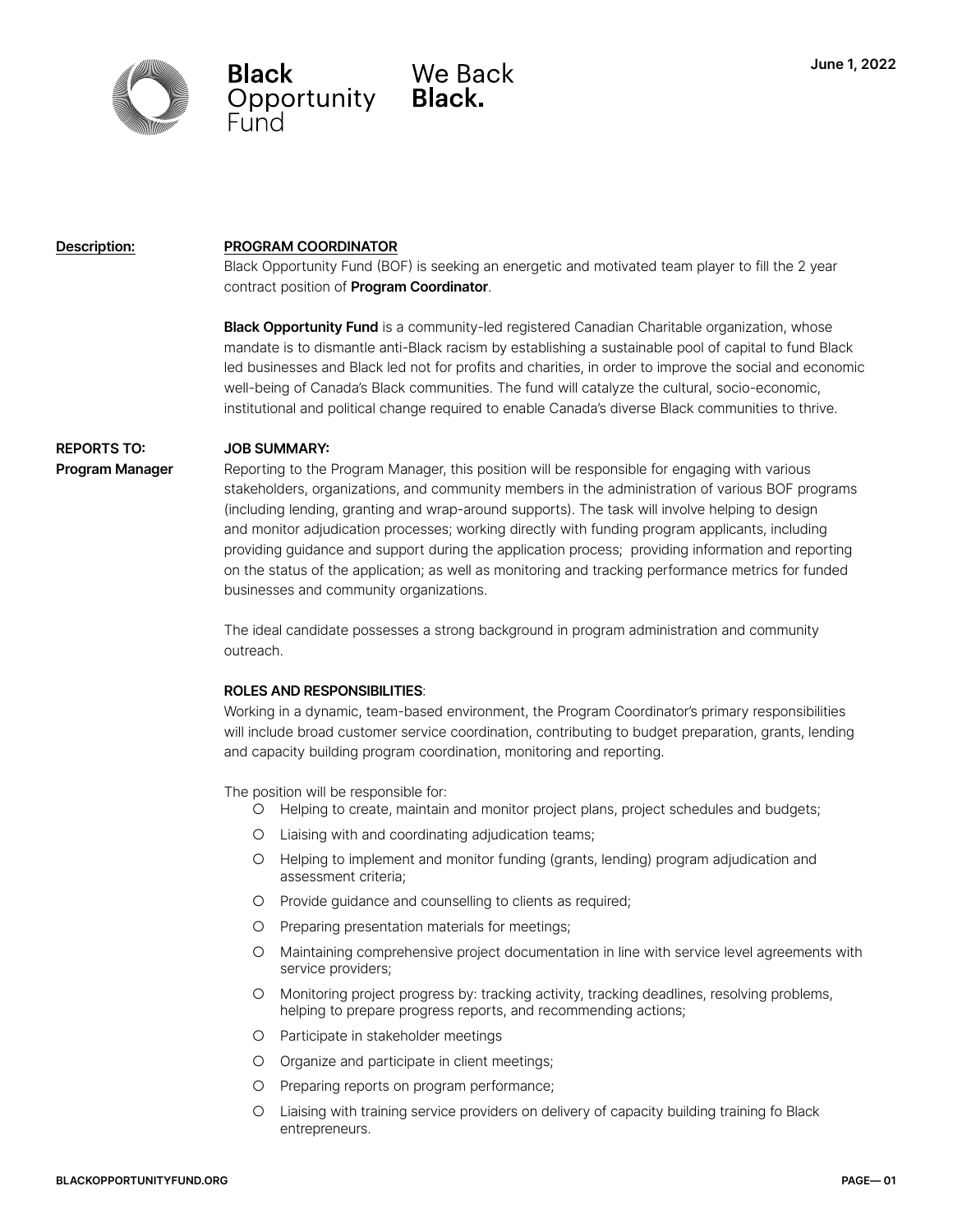

Black We Ba<br>Opportunity Black.

# We Back

### **CANDIDATE PROFILE:**

The successful candidate will require the following attributes:

- Experience with a not for profit or charity, or with a lending institution in a capacity with significant external client interface.
- Demonstrated skill in providing a high level of service to multiple customers, ideally in a nonprofit context;
- Familiarity with grant management software such as SurveyMonkey Apply is a strong asset;
- Proficiency with spreadsheets and data management systems required;
- Ability to pay close and accurate attention to details;
- O Commitment to supporting social and economic justice organizations
- Deep understanding of historic systemic barriers to opportunities faced by Black and racialized Canadians
- Demonstrated experience with social media and technology
- Experience with administering grants or loan administration programs is highly desirable.
- Advanced knowledge in Microsoft Office Suite.
- Strong logic, analytical and problem-solving abilities.
- Solid planning and organizational skills with high attention to detail, accuracy, protocol and deadlines.
- Experience monitoring program budgets.
- Excellent writing ability that is clear, concise and analytic in style.
- Excellent communication, interpersonal, and customer service skills including solid presentation skills.
- Experience coordinating of training programs for adult learners is an asset.

### **SALARY:**

\$70,000.00 plus participation in BOF extended benefits program.

Employee Benefits include:

- Benefits medical, dental, vision, life insurance, etc.
- Plan Coverage mental health support, physio, massage, other specialist services
- Company Supplied Equipment (for remote work) laptop, phone
- Non-traditional time off benefits office closed between Christmas & New Year's, closed Fridays in the summer
- Opportunity to work for an organization whose mandate involves significant social impact